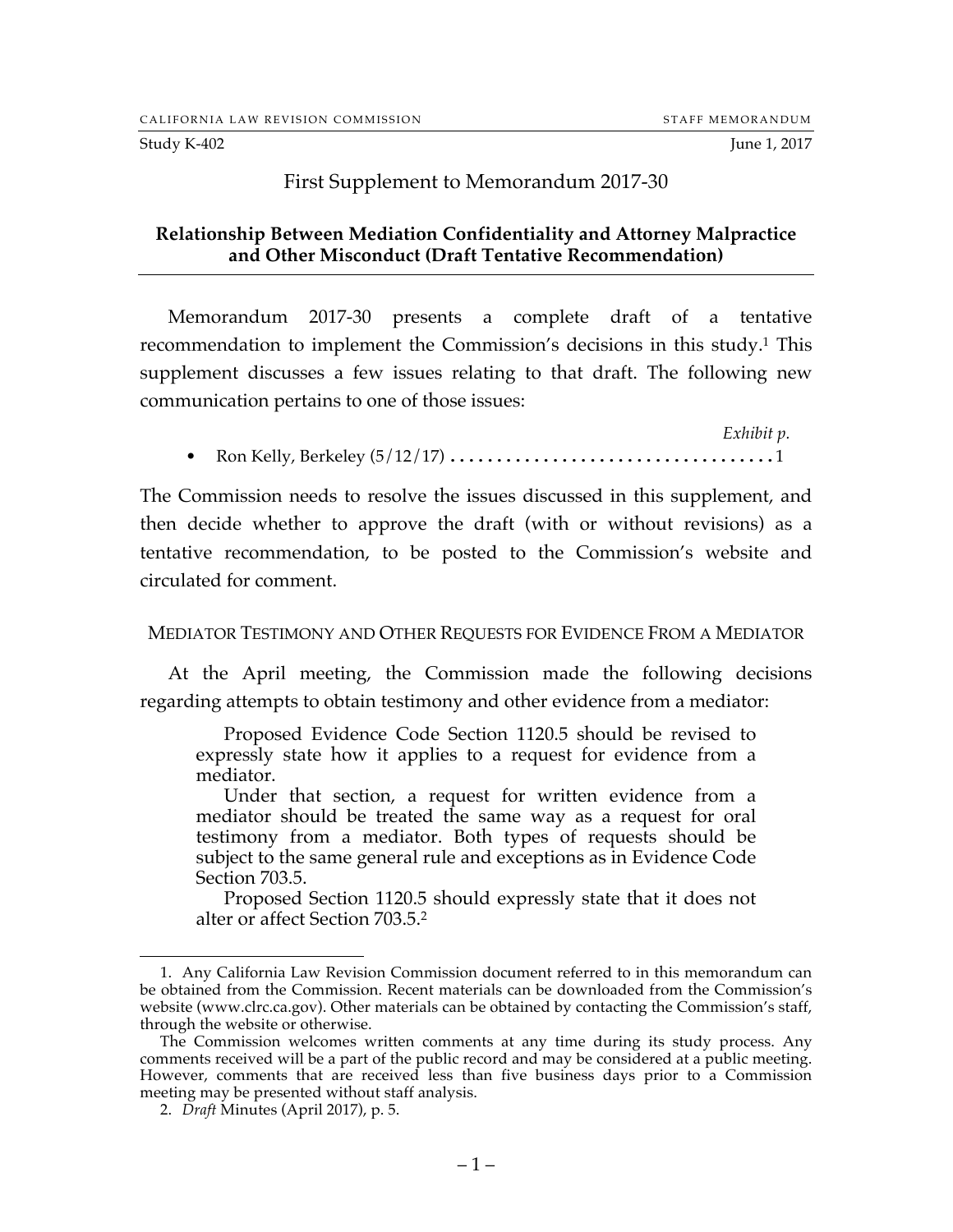The Commission asked the staff to draft language to implement this approach and present it for the Commission's approval at the June meeting.3 The Commission also asked the staff to analyze "how to handle an attempt to obtain evidence of a mediator's communications from a source other than the mediator, such as another mediation participant or an Internet service provider."4 Those two points are discussed in order below.

# **Implementation of April Decisions**

To implement the decisions described above, the staff added the following language to proposed Evidence Code Section 1120.5:

(e) No mediator shall be competent to provide evidence pursuant to this section, through oral or written testimony, production of documents, or otherwise, as to any statement, conduct, decision, or ruling, occurring at or in conjunction with a mediation that the mediator conducted, except as to a statement or conduct that could (a) give rise to civil or criminal contempt, (b) constitute a crime, (c) be the subject of investigation by the State Bar or Commission on Judicial Performance, or (d) give rise to disqualification proceedings under paragraph (1) or (6) of subdivision (a) of Section 170.1 of the Code of Civil Procedure.

(f) Nothing in this section is intended to alter or affect Section 703.5.

The corresponding part of the Comment states:

Under subdivision (e), a mediator generally cannot testify or produce documents pursuant to this section, whether voluntarily or under compulsion of process, regarding a mediation that the mediator conducted. That general rule is subject to the same exceptions stated in Section 703.5, which does not expressly refer to documentary evidence.

Subdivision (f) makes clear that the enactment of this section in no way changes the effect of Section 703.5.

The staff also made conforming revisions in the preliminary part (narrative portion) of the tentative recommendation. In particular, the preliminary part would explain:

## *A Mediator Generally Could Not Testify or Provide Documentary Evidence Pursuant to the Exception*

Subject to some exceptions and limitations, Evidence Code Section 703.5 makes a mediator incompetent to testify about a mediation in a subsequent civil proceeding:

 <sup>3.</sup> *Id.*

<sup>4.</sup> *Id.*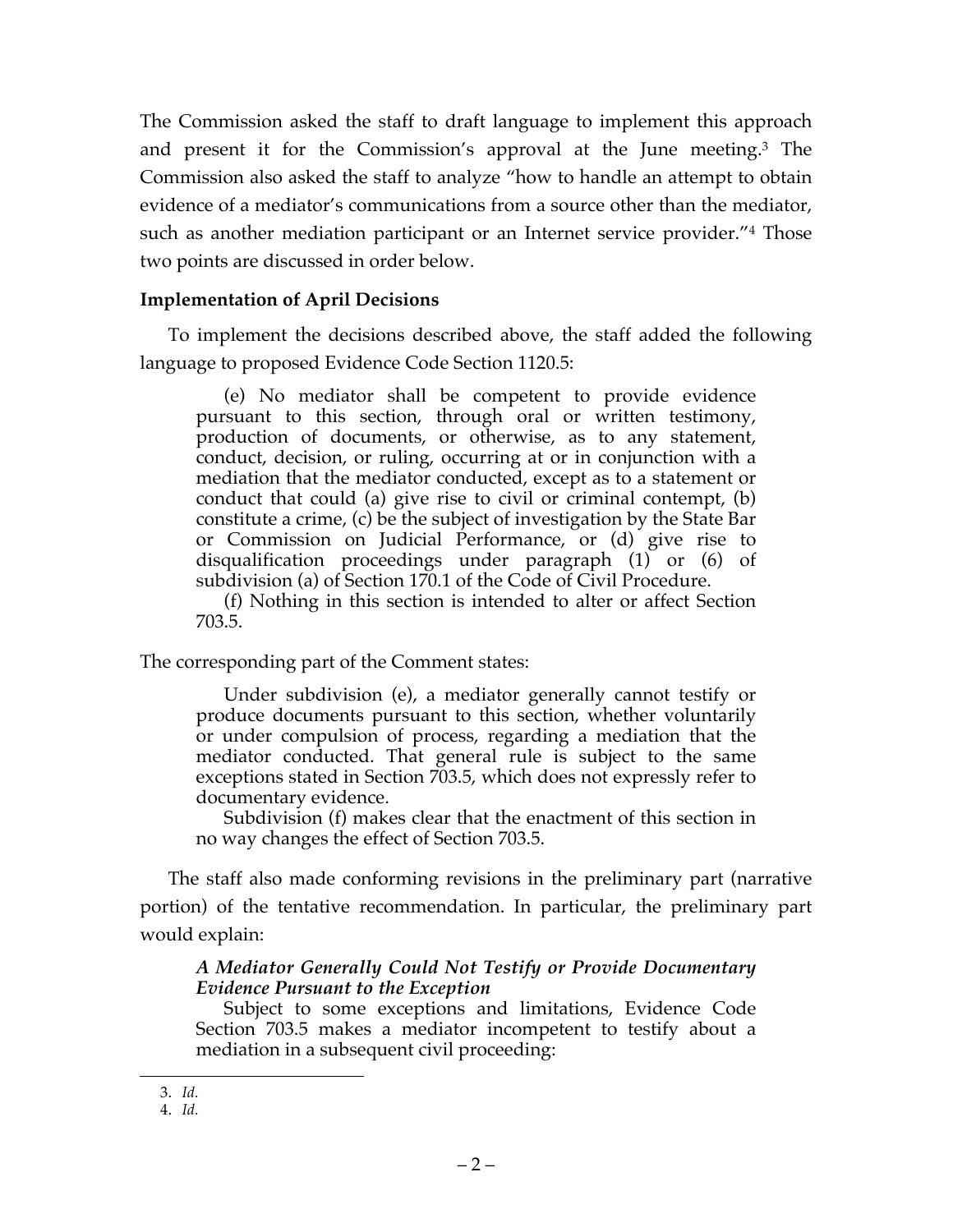703.5. No person presiding at any judicial or quasi-judicial proceeding, and no arbitrator or mediator, shall be competent to testify, in any subsequent civil proceeding, as to any statement, conduct, decision, or ruling, occurring at or in conjunction with the prior proceeding, except as to a statement or conduct that could (a) give rise to civil or criminal contempt, (b) constitute a crime, (c) be the subject of investigation by the State Bar or Commission on Judicial Performance, or (d) give rise to disqualification proceedings under paragraph (1) or (6) of subdivision (a) of Section 170.1 of the Code of Civil Procedure. However, this section does not apply to a mediator with regard to any mediation under Chapter 11 (commencing with Section 3160) of Part 2 of Division 8 of the Family Code.

Whether this restriction applies to a request for documentary evidence is not expressly stated. There does not appear to be any case law squarely resolving that point.

Section 703.5 serves to safeguard perceptions of mediator impartiality and protects a mediator from burdensome requests for testimony. Rather than simply relying on Section 703.5 to provide those important benefits in the context of its proposed new exception, the Commission proposes to include some language protecting a mediator in the exception itself. The proposed language on this point is similar to Section 703.5, but it makes explicit that a mediator is precluded from providing documentary evidence pursuant to the exception, not just oral testimony.

In proposing this approach, the Commission takes no position on whether Section 703.5 also precludes a mediator from providing documentary evidence about a mediation. The proposed legislation is not intended to have any impact on that or any other aspect of Section 703.5. The new provision would expressly state as much.<sup>5</sup>

#### **Are these revisions acceptable to the Commission?**

#### **Access to Mediator Communications**

In discussing mediator testimony and related issues at the April meeting, issues came up about how to handle an attempt to obtain evidence of a mediator's communications from a source other than the mediator, such as another mediation participant or an Internet service provider. Several people put the question this way: "Should it be possible to go in the back door if you can't go in the front door?"

 <sup>5.</sup> See Memorandum 2017-30, pp. 136-37 (footnotes omitted).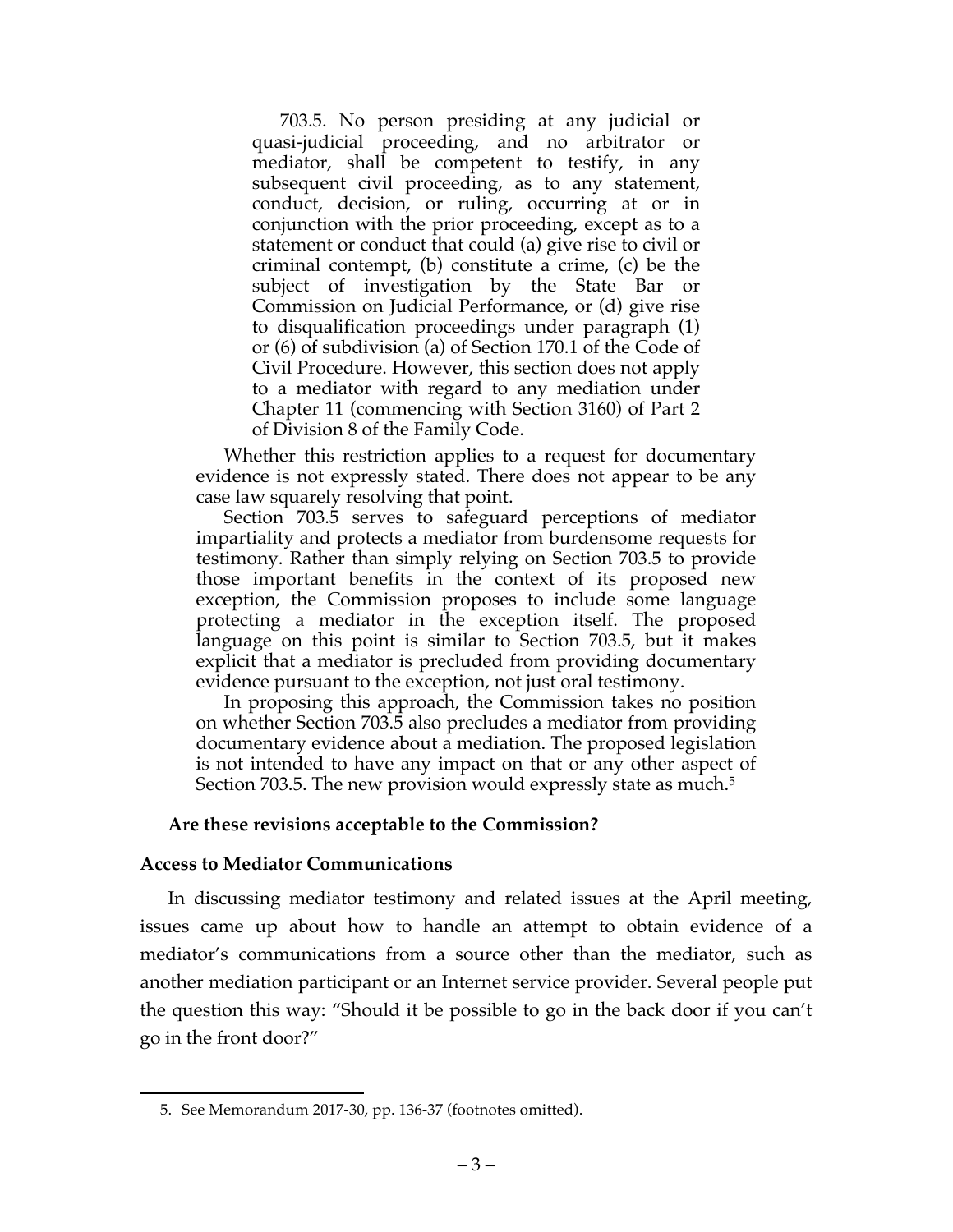For instance, if proposed Section 1120.5 would preclude a litigant from compelling a mediator to produce an email message sent by the mediator, could the litigant instead obtain the same email message by subpoenaing the mediator's Internet service provider? Alternatively, could the litigant obtain the same email message by subpoenaing or requesting discovery from another mediation participant? The April discussion touched on both of these scenarios, as well as some other hypotheticals.

After debating the matter for awhile, the Commission appeared divided and concluded that it was not ready to reach a resolution. It postponed its decision and asked for further information on the matter.

After the April meeting, mediator Ron Kelly submitted a letter on the matter and Lisa Zonder (a family law mediator, attorney, and collaborative divorce professional) wrote a *Daily Journal* article referring to it.6 We discuss their views next. Afterwards, we describe some existing protections under the Electronic Communications Privacy Act and then provide some staff analysis.

## *Views of Ron Kelly*

In his letter, Ron Kelly reminds the Commission that both the Public Employment Relations Board ("PERB") and the California Judges Association ("CJA") expressed concerns about the Commission's proposal, particularly relating to mediator communications. To help address the concerns raised by those groups, he urges the Commission to "exclude evidence of a 'communication between the mediator and any of the parties to the mediation.'"7

Mr. Kelly notes that the same language is already used in Evidence Code Section 1125(a)(5). Under that provision, a mediation ends when "[f]or 10 calendar days, there is no *communication between the mediator and any of the parties to the mediation* relating to the dispute."8

Mr. Kelly further explains:

Using this phrase in the new exception will still allow dissatisfied clients to later obtain and use all relevant mediationrelated communications with their accused lawyers, and vice versa. Both will still also be able to obtain and use all relevant mediation communications with all other participants except those with the mediator.9

 <sup>6.</sup> See Lisa Zonder, *I'll Never Mediate Again,* Daily J. (May 26, 2017). Due to copyright considerations, the staff did not reproduce Ms. Zonder's article in this supplement.

<sup>7.</sup> Exhibit p. 1, *quoting* Evid. Code § 1125(a)(5).

<sup>8.</sup> Emphasis added.

<sup>9.</sup> Exhibit p. 1.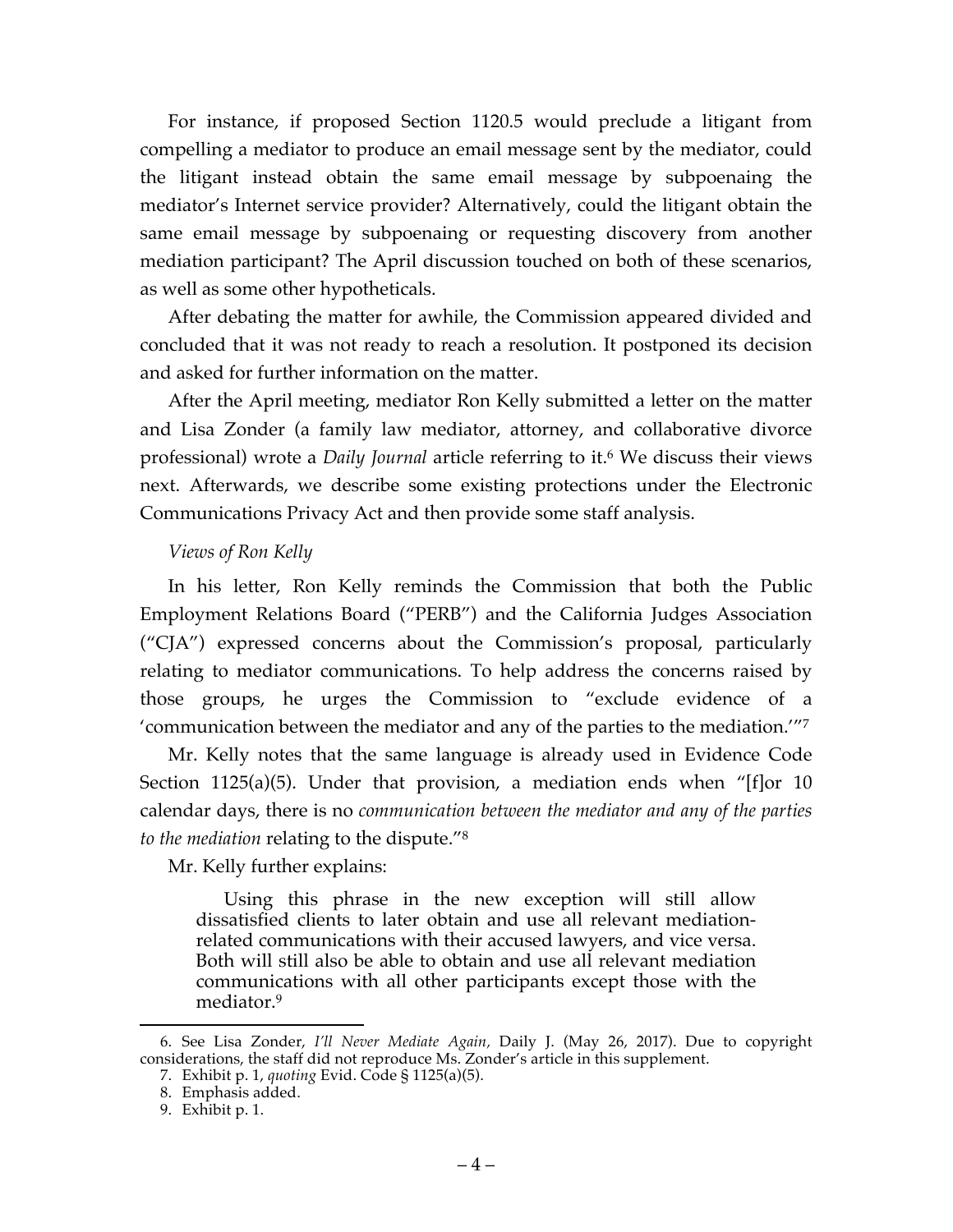He also says that "[k]eeping our current protections for confidential communications with the mediator will greatly reduce opposition to the Commission's current draft."10

# *Views of Lisa Zonder*

In her *Daily Journal* article, Lisa Zonder gives two main reasons for faulting the Commission's current approach. First, she expresses concern that emails, voicemails, texts, and documents "exist not only in the records of the mediator" but "can possibly be subpoenaed directly from the internet service and wireless service providers."11 Second, she says that even if the Commission decides to fully insulate "communications made by the mediator," that would not be sufficient; it is also critical to protect "communications by the parties or attorneys while they are with the mediator."<sup>12</sup> In her view, "[t]he focus on whose statements are admissible misses the point."13

She suggests that in addressing the concerns that prompted this study, "[t]he barrier to entry for invading confidential mediation communications must be set extraordinarily high."14 She thus says that "[a]ll written and oral communications made either *by or with* a mediator should remain privileged."15

More specifically, she suggests:

1. If a client mediates confidentially with a neutral and thereafter files a claim of malpractice against his/her attorney arising from the underlying mediated dispute, a mediation privilege (or statute) should *prohibit disclosures between the neutral mediator and clients*. This includes *written and oral* communications.

2. The *pre-mediation preparation communications* should likewise be protected. To avoid opening the floodgates to admissibility of all evidence, the mediation materials including flipcharts and photos of the poster boards, confidential questionnaires and email exchanges will be considered privileged and inadmissible.

The *only* exceptions should be as follows:

A. Private settlement communications and written statements between the parties will be admissible. *This would be new* and lifts a cloak of confidentiality not previously available.

B. Settlement discussions and written statements after mediation without the neutral mediator will be admissible.

 <sup>10.</sup> *Id.*

<sup>11.</sup> Zonder, *supra* note 6.

<sup>12.</sup> *Id.*

<sup>13.</sup> *Id.*

<sup>14.</sup> *Id.*

<sup>15.</sup> *Id.* (emphasis added).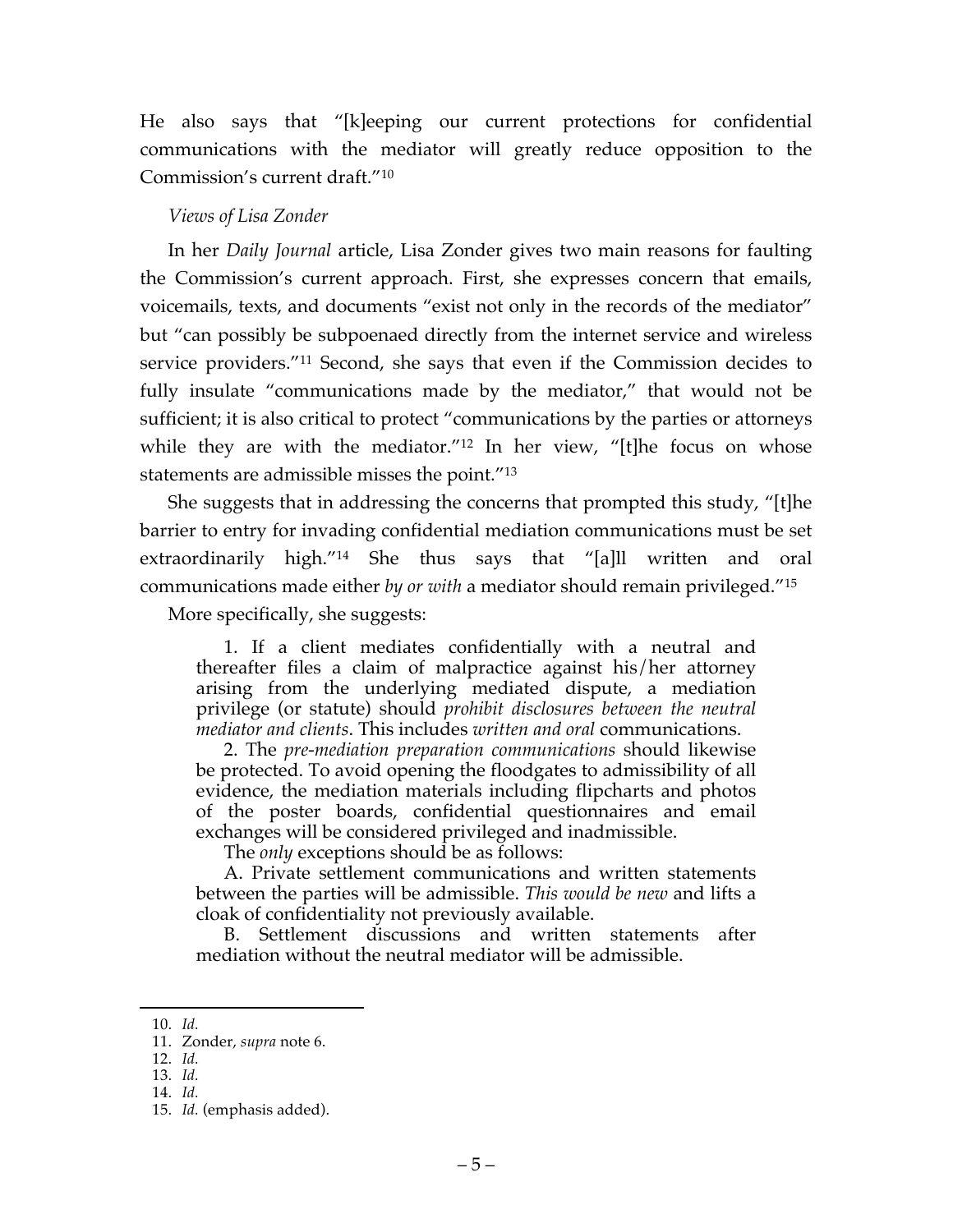C. Written communications and discussions between the mediation client and his/her litigation attorney will be admissible. *This would be new* and lifts a cloak of confidentiality not previously available.

D. This privilege does not protect from disclosure "any evidence otherwise" and independently discoverable merely because it was presented during a mediation.

E. If a court is faced with asserted mediation confidentiality (privilege), but the aggrieved client or attorney is unable to prove or disprove an allegation that a lawyer breached a professional duty when representing the [client,] proposed new legislation should allow [consideration of] confidential mediation statements and writings via an *in camera* inspection. The judicial officer would consider whether the asserted privilege is outweighed and that weakening our current mediation confidentiality protections is absolutely necessary.16

#### *Electronic Communications Privacy Act*

The concern about being able to obtain a person's communications or other electronic records from a service provider such as Google or Yahoo has already been addressed to some extent in the federal Electronic Communications Privacy Act ("ECPA").17 More specifically, ECPA includes the Stored Communications Act ("SCA"),<sup>18</sup> which serves to "lessen the disparities between the protections given to established modes of private communication and those accorded new communications media."19

As the court explained in *O'Grady v. Superior Court*, discovery of electronic communications "is theoretically possible only because of the ease with which digital data is replicated, stored, and left behind on various servers involved in its delivery, after which it may be retrieved and examined by anyone with the appropriate 'privileges' under a host system's security settings."20 In contrast,

[t]raditional communications rarely afforded any comparable possibility of discovery. After a letter was delivered, all tangible evidence of the communication remained in the sole possession

 <sup>16.</sup> *Id.* (emphasis added). Ms. Zonder proposes that the judicial officer should use a balancing test "drawn directly from section  $574(a)(4)(\dot{C})$  of the Federal Administrative Dispute Resolution Act of 1996 …." *Id.* Under that test, a mediation communication would not be admissible or subject to disclosure unless the judicial officer "first determines in an *in camera* hearing that this is necessary to prevent harm to the public health or safety of sufficient magnitude in the particular case to outweigh the integrity of dispute resolution proceedings in general by reducing the confidence of parties in future cases that their communications will remain confidential." *Id.*

<sup>17.</sup> Pub. L. No. 99-58 (Oct. 21, 1986).

<sup>18.</sup> 18 U.S.C. §§ 2701-2712.

<sup>19.</sup> O'Grady v. Superior Court, 139 Cal. App. 4th 1423, 1444, 44 Cal. Rptr. 3d 72 (2006).

<sup>20.</sup> *Id.* at 1445.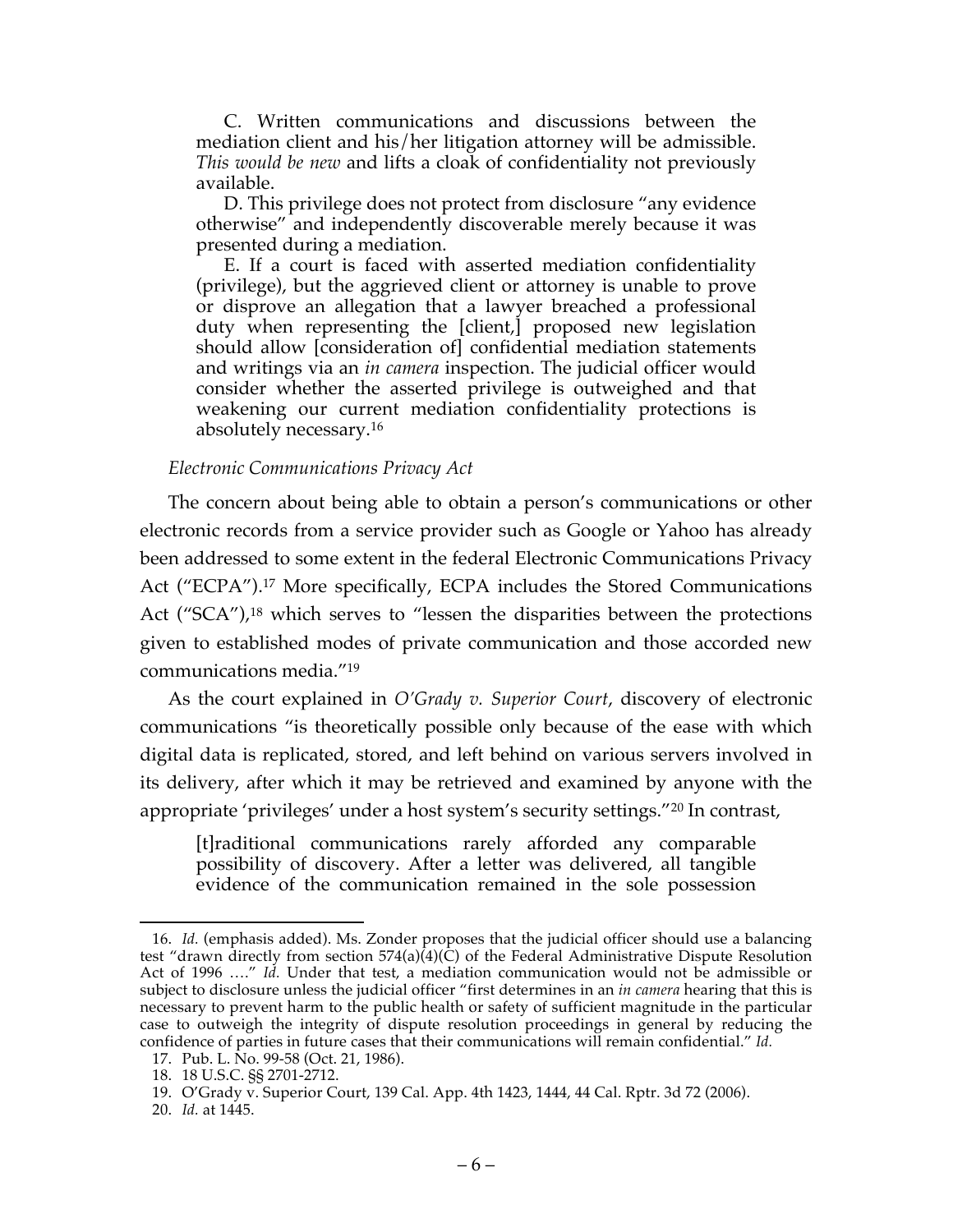and control of the recipient or, if the sender retained a copy, the parties. A telephone conversation was even less likely to be discoverable from a third party: in addition to its intrinsic privacy, it was as ephemeral as a conversation on a street corner; no facsimile of it existed unless a party recorded it — itself an illegal act in some jurisdictions, including California.21

In enacting the SCA, Congress "sought not only to shield private electronic communications from government intrusion, but also to encourage 'innovative forms' of communication by granting them protection against unwanted disclosure *to anyone.*"22

Under the SCA, "a person or entity providing an electronic communication service to the public *shall not knowingly divulge* to any person or entity the contents of a communication while in electronic storage by that service …."23 An "electronic communication service" or "ECS" is broadly defined as "any service which provides users thereof the ability to send or receive wire or electronic communications," such as email.24

The SCA includes a similar rule applicable to a "remote computing service."25 A "remote computing service" or "RCS" provides "computer storage or processing services by means of an electronic communications system,"26 such as iCloud.

The SCA thus "plainly prohibits an electronic communication or remote computing service to the public from knowingly divulging to any person or entity the contents of customers' electronic communications or records pertaining to subscribing customers."27 That prohibition is, however, subject to certain enumerated exceptions.28

Importantly, there is no express exception for civil discovery, such as a subpoena seeking a mediator's electronic communications for purposes of a legal malpractice case.<sup>29</sup> Nor have courts been willing to imply such an exception.<sup>30</sup>

 <sup>21.</sup> *Id.*

<sup>22.</sup> *Id.* (emphasis in original).

<sup>23.</sup> 18 U.S. C. § 2702(a)(1) (emphasis added).

<sup>24.</sup> 18 U.S. C. § 2510(15).

<sup>25.</sup> See 18 U.S. C. § 2702(a)(2).

<sup>26.</sup> See 18 U.S. C. § 2711(2).

<sup>27.</sup> *In re* Subpoena Duces Tecum to AOL, LLC, 550 F. Supp. 2d 606, 609-10 (E.D. Va. 2008).

<sup>28.</sup> See 18 U.S.C. § 2702(b).

<sup>29.</sup> See *id.*

<sup>30.</sup> See, e.g., *Subpoena Duces Tecum,* 550 F. Supp. 2d at 609-12; *O'Grady,* 139 Cal. App. 4th at 1442-47.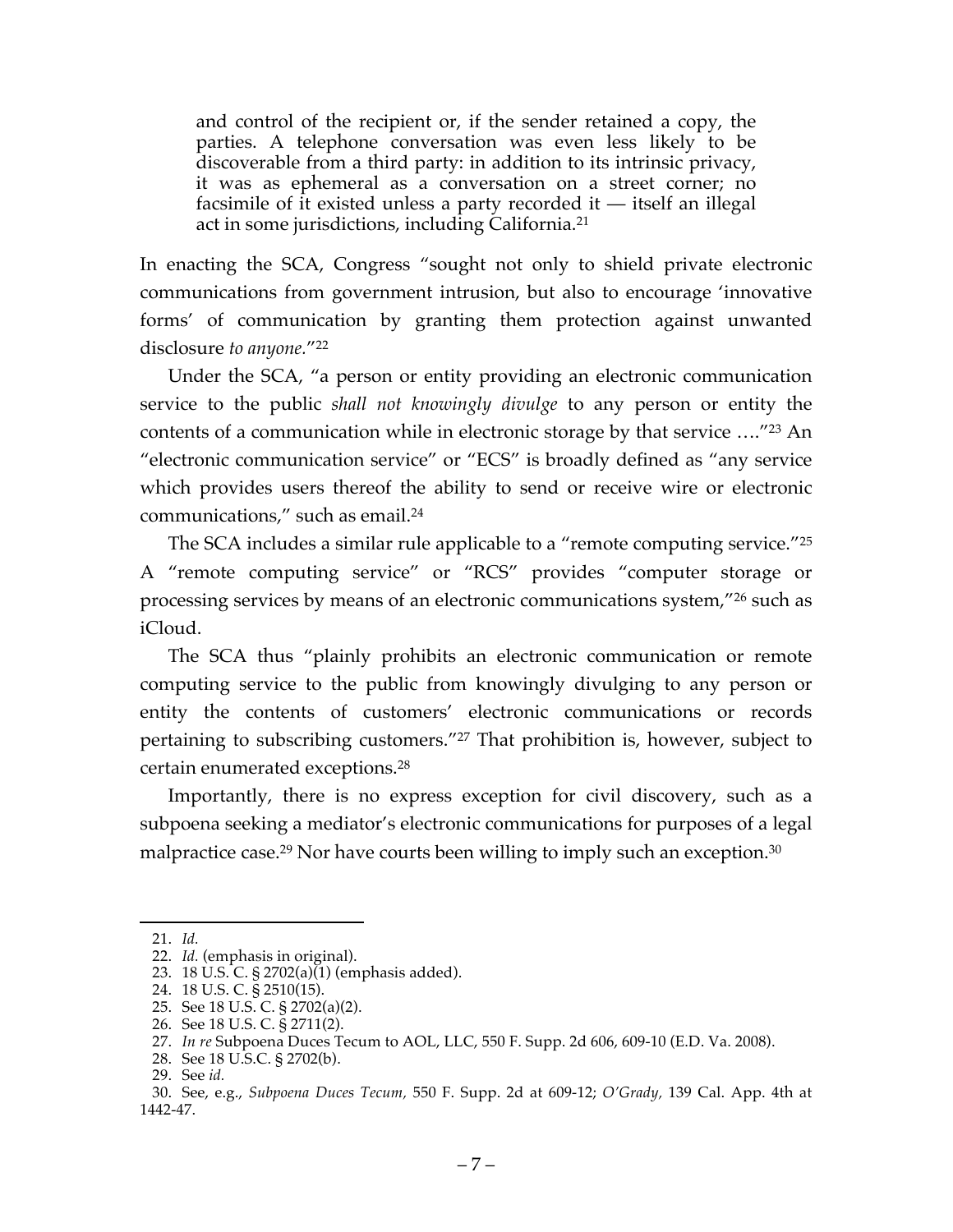In *O'Grady*, for example, the court said that "by enacting a number of quite particular exceptions to the rule of nondisclosure, Congress demonstrated that it knew quite well how to make exceptions to that rule."31 The lack of an express exception for civil discovery provides an "appropriate occasion to apply the maxim *expressio unius exclusio alerius est,* under which the enumeration of things to which a statute applies is presumed to exclude things not mentioned."32

The court in *O'Grady* further explained that there are good reasons for precluding civil discovery of customer records from an ECS or RCS:

[T]he threat of routine discovery requests seems inherent in the implied exception sought by Apple, which would seemingly permit civil discovery from the service provider whenever its server is thought to contain messages relevant to a civil suit.… Responding to such routine subpoenas would indeed be likely to impose a substantial new burden on service providers. Resistance would likely entail legal expense, and compliance would require devoting some number of person-hours to responding in a lawful and prudent manner. Further, routine compliance might deter users from using the new media to discuss any matter that could conceivably be implicated in litigation — or indeed, corresponding with any person who might appear likely to become a party to litigation.

… Congress could reasonably conclude that to permit civil discovery of stored messages from service providers without the consent of subscribers would provide an informational windfall to civil litigants at too great a cost to digital media and their users. Prohibiting such discovery imposes no new burden on litigants, but shields these modes of communication from encroachments that threaten to impair their utility and discourage their development. The denial of discovery here makes Apple no worse off than it would be if an employee had printed the presentation file onto paper, placed it in an envelope, and handed it to petitioners.

In other words, Congress could quite reasonably decide that an e-mail service provider is a kind of data bailee to whom e-mail is entrusted for delivery and secure storage, and who should be legally disabled from disclosing such data in response to a civil subpoena without the subscriber's consent. This does not render the data wholly unavailable; it only means that the discovery must be directed to the owner of the data, not the bailee to whom it was entrusted.33

 <sup>31.</sup> 139 Cal. App. 4th at 1443.

<sup>32.</sup> *Id.*

<sup>33.</sup> *Id.* at 1446-47.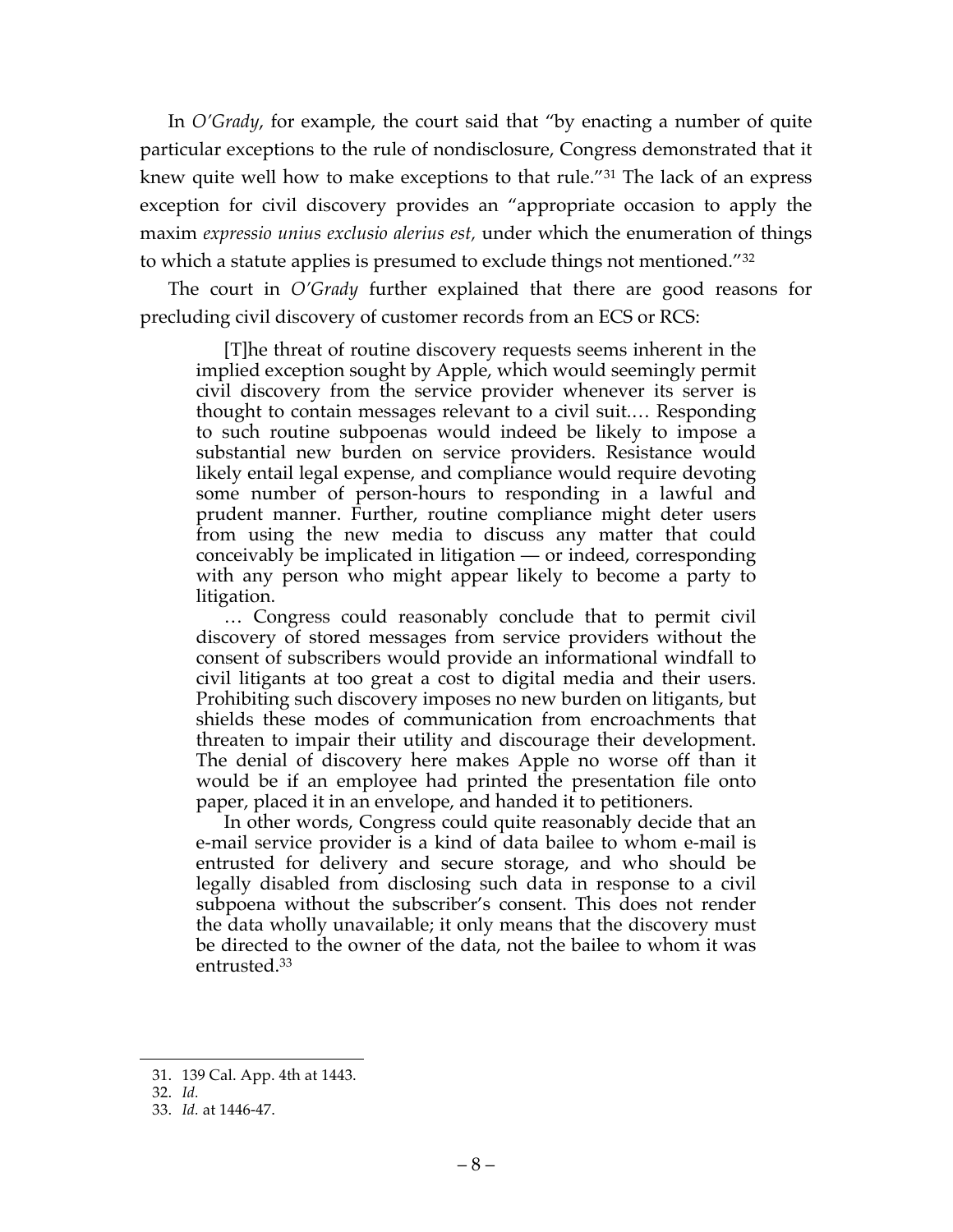Other courts have echoed such sentiments.34

The SCA's prohibition on disclosure of customer records by an ECS or RCS is, however, subject to an exception where the customer gives "lawful consent" to disclosure.35 Thus, "when a user has expressly consented to disclosure, the SCA does not prevent enforcement of a civil subpoena seeking materials in conformity with the consent given."<sup>36</sup> Moreover, a court order directing a litigant to provide discovery of certain materials constitutes "lawful consent" within the meaning of the SCA exception.37 Otherwise, a litigant could evade discovery obligations by warehousing documents with an ECS or RCS under strict instructions to release them only with the litigant's consent.38

But a court order directing a litigant to provide discovery seems materially different from a court order directing a mediator to let an ECS or RCS disclose the mediator's electronic records. If the Commission's proposed new exception became law, it would expressly make a mediator incompetent to provide discovery pursuant to the exception.39 The staff is dubious that a mediator could provide "lawful consent" for an ECS or RCS to disclose records the mediator could not disclose himself or herself. Accordingly, a court order requiring a mediator to give such "consent" probably would not satisfy the SCA requirement of "lawful consent." It thus seems unlikely that anyone could use the SCA's consent exception to obtain access to a mediator's electronic records.

## *Staff Analysis*

In deciding "how to handle an attempt to obtain evidence of a mediator's communications from a source other than the mediator," **the Commission first needs to figure out its objective.** A number of different possibilities come to mind:

 <sup>34.</sup> See, e.g., *Subpoena Duces Tecum,* 550 F. Supp. 2d at 611 ("Agreeing with the reasoning in *O'Grady,* this Court holds that State Farm's subpoena may not be enforced consistent with the plain language of the Privacy Act because the exceptions enumerated in § 2702(b) do not include civil discovery subpoenas.").

<sup>35.</sup> 18 U.S.C. § 2702(b)(3); see, e.g., Negro v. Superior Court, 230 Cal. App. 4th 879, 888, 179 Cal. Rptr. 3d 215 (2014).

<sup>36.</sup> 1-2A California Deposition and Discovery Practice § 2A.14[3] (2017).

<sup>37.</sup> *Id.*

<sup>38.</sup> See, e.g., Flagg v. City of Detroit, 252 F.R.D. 346, 363 (E.D. Mich. 2008); Juror Number One v. Superior Court, 206 Cal. App. 4th 854, 864, 142 Cal. Rptr. 3d 151 (2012).

<sup>39.</sup> See proposed Evid. Code § 1120.5(e) & Comment.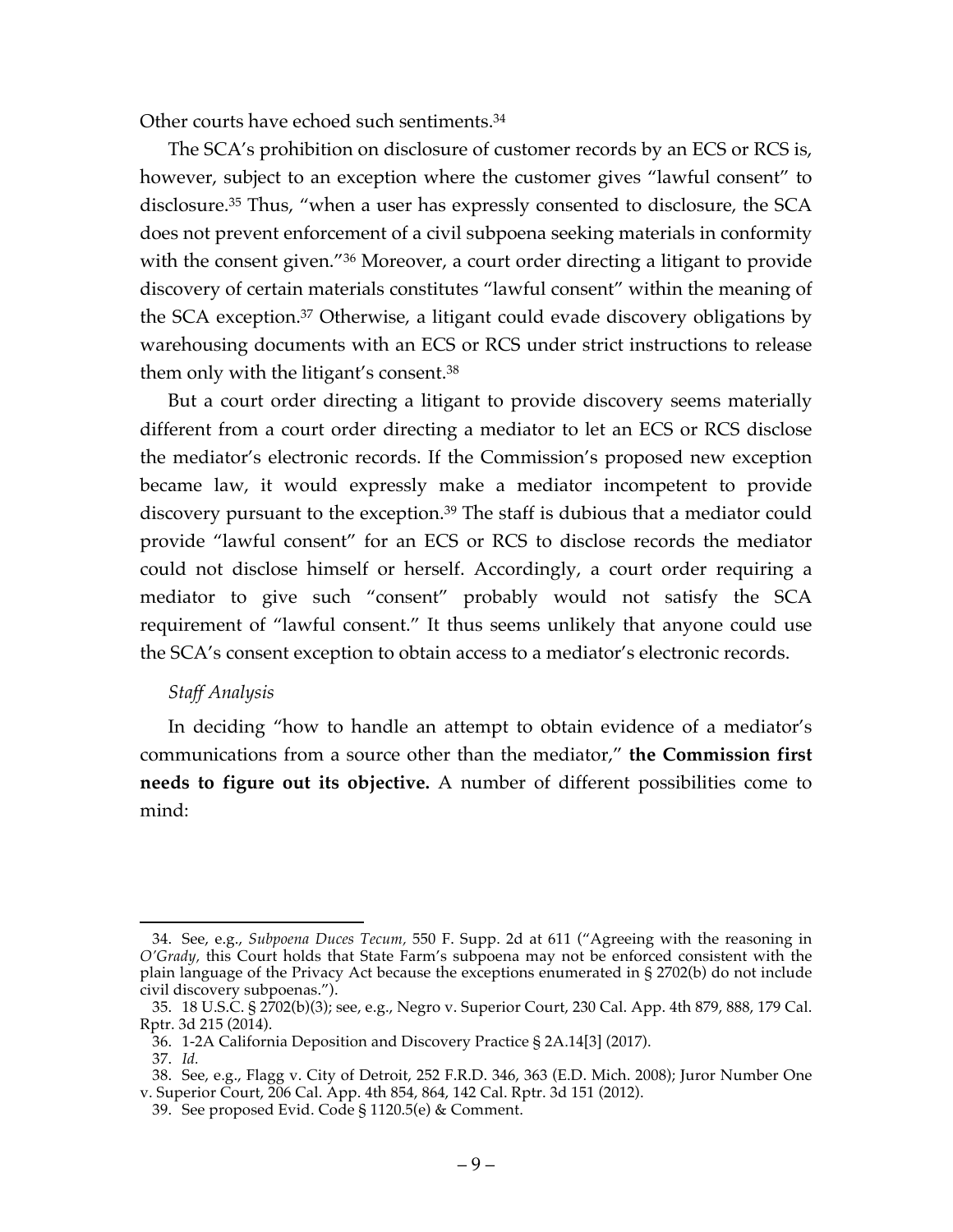(1) **Make sure a mediator is "left alone."** To safeguard a mediator's reputation for neutrality, $40$  insulate a mediator from having to provide discovery or evidence at trial.

Proposed Section 1120.5(e) might suffice to accomplish this objective at least as well as existing Section 703.5. It may actually offer better protection, because it expressly refers to documentary evidence while Section 703.5 does not.

(2) **Preclude a civil litigant from obtaining a mediator's electronic files from the mediator's ECS or RCS.** In addition to making sure a mediator is "left alone" (Objective #1 above), the Commission may want to prevent "backdoor" discovery of a mediator's electronic files from an ECS or RCS.

The SCA already appears to provide this type of protection. The Commission could try to reinforce the SCA by adding similar language to proposed Section 1120.5, but that might lead to questions about why other provisions in the codes do not include such language. The staff is leery of addressing this type of concern on a piecemeal basis, rather than more globally. There is a danger of unexpected and problematic ramifications.

Instead of adding any language to proposed Section 1120.5, the Commission could **revise the proposed Comment to Section 1120.5 along the following lines:**

Under subdivision (e), a mediator generally cannot testify or produce documents pursuant to this section, whether voluntarily or under compulsion of process, regarding a mediation that the mediator conducted. That general rule is subject to the same exceptions stated in Section 703.5, which does not expressly refer to documentary evidence.

For restrictions on obtaining a mediator's electronic records from the mediator's service provider, see 18 U.S.C. § 2702(a); O'Grady v. Superior Court, 139 Cal. App. 4th 1423, 44 Cal. Rptr. 3d 72 (2006).

- (3) **Preclude disclosure of a specific category of evidence.** In addition to Objective #1 and possibly Objective #2 above, the Commission may want to further protect mediator neutrality by precluding disclosure of a specific category of evidence, such as:
	- All of a mediator's records relating to a mediation conducted by the mediator.

 <sup>40.</sup> See the discussion of "Special Considerations Relating to Mediator Testimony" in the draft tentative recommendation attached to Memorandum 2017-30.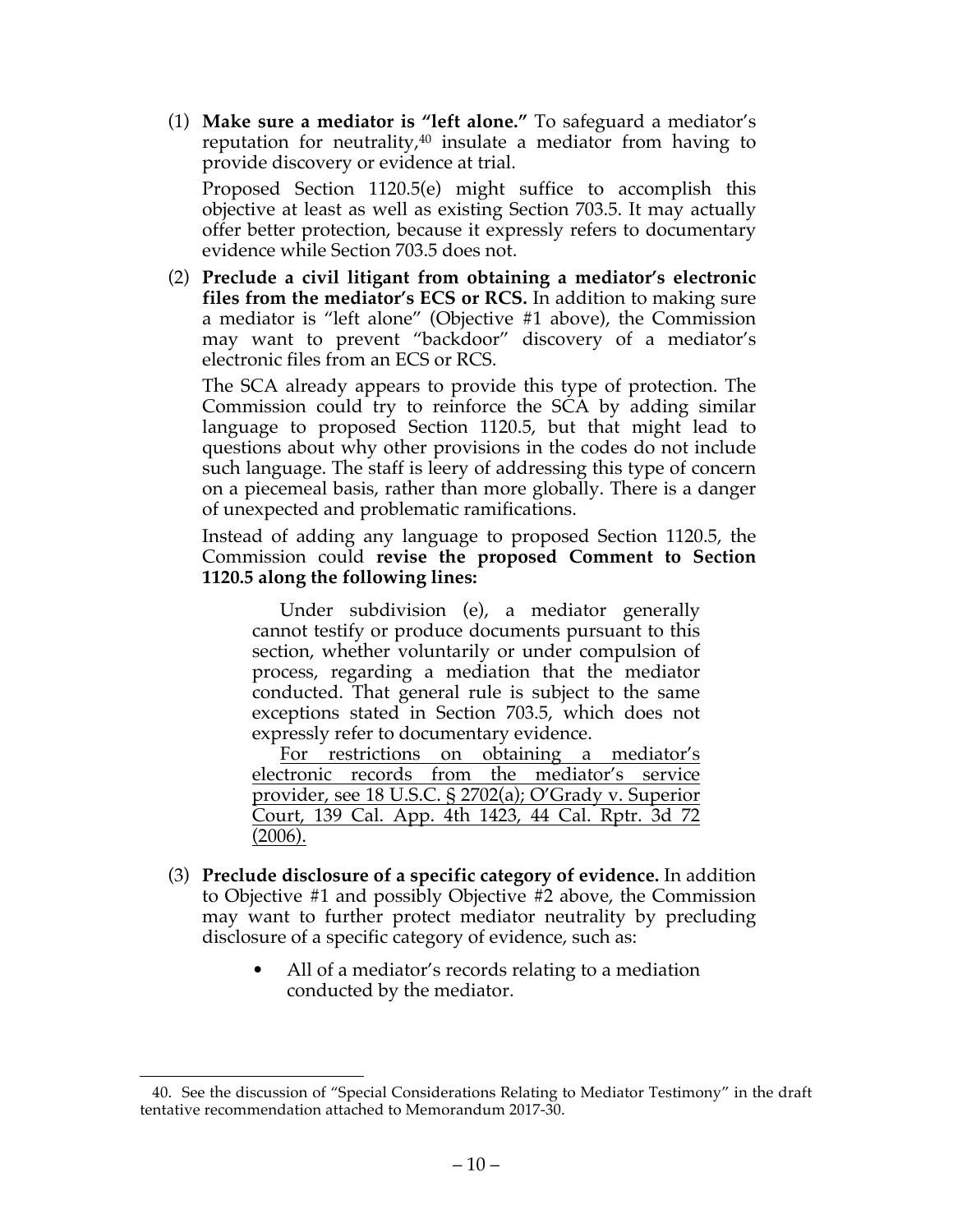- All *oral or written* communications *made by* a mediator in the course of a mediation conducted by the mediator.
- All *oral or written* communications *exchanged between a mediator and a mediation participant* in the course of a mediation conducted by the mediator.

These are just some examples; there are other possibilities. Among the potential variables are (a) whether to protect both oral and written evidence from disclosure, (b) whether to limit the protection to communications, or also protect evidence like personal notes, (c) whose communications or records to protect from disclosure, and (d) whether the protection for a communication should vary depending on to whom it was directed (a mediation party, any mediation participant, etc.).

If the Commission is inclined to preclude disclosure of a specific category of evidence, **it could do so by revising proposed Section 1120.5(a) along the following lines:**

1120.5. (a) A communication or a writing that is made or prepared for the purpose of, or in the course of, or pursuant to, a mediation or a mediation consultation, is not made inadmissible, or protected from disclosure, by provisions of this chapter if both all of the following requirements are satisfied:

(1) The evidence is relevant to prove or disprove an allegation that a lawyer breached a professional requirement when representing a client in the context of a mediation or a mediation consultation.

(2) The evidence is sought or proffered in connection with, and is used pursuant to this section solely in resolving, one or more of the following:

 $(A)$  ....

(3) The evidence does not constitute or disclose a mediator's record relating to a mediation conducted by the mediator.

In determining its objective(s), the Commission should bear in mind that the more it protects the confidentiality of a mediator's communications and thought processes, the lower the likelihood of harming a mediator's reputation for neutrality in the manner feared by PERB and CJA. On the other hand, the more the Commission restricts the availability of evidence bearing on a misconduct claim, the lower the likelihood of achieving justice in adjudicating that claim.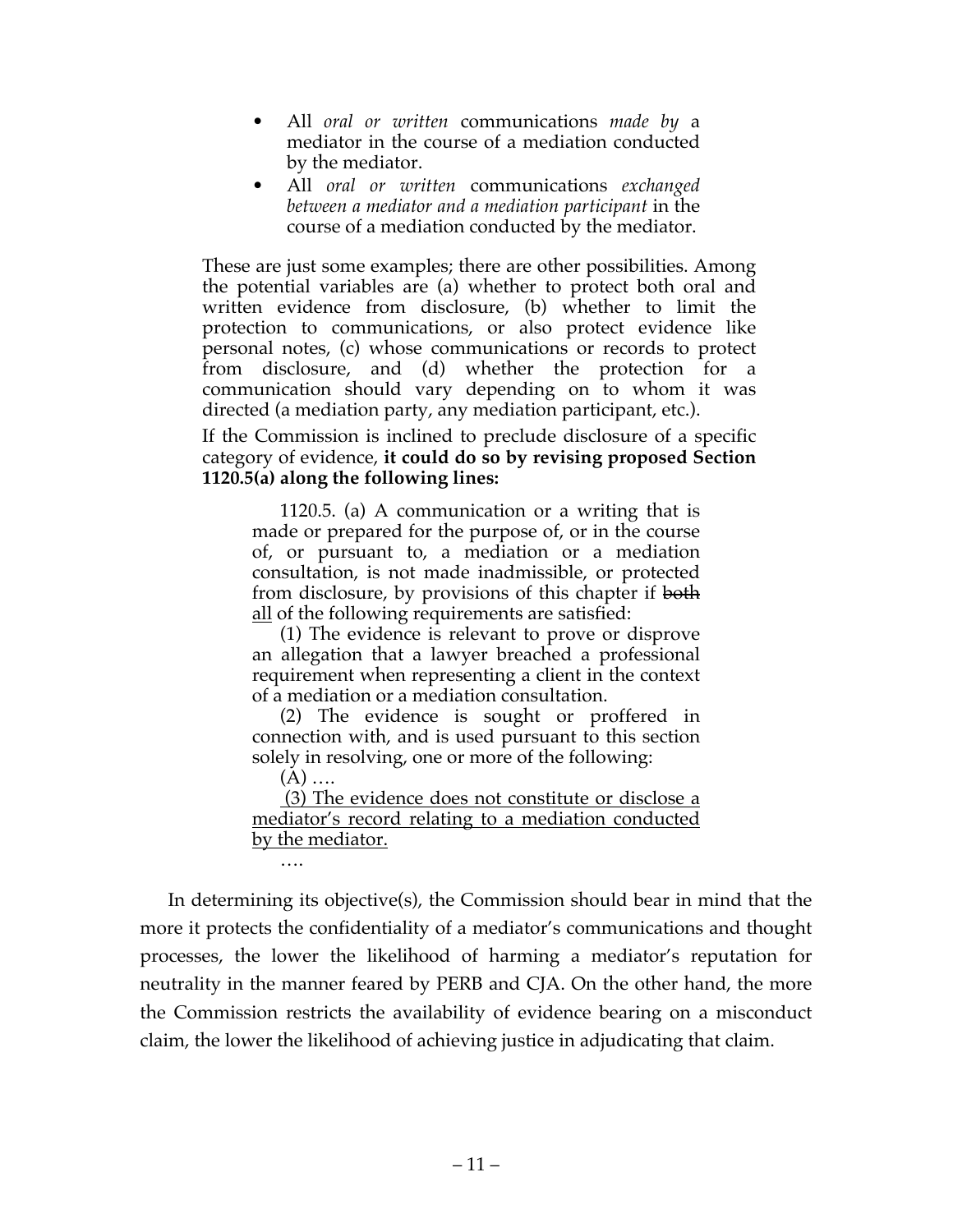**The Commission needs to determine how to strike the balance between those competing policy interests.** As before, the staff refrains from making any recommendation on this controversial matter.<sup>41</sup>

# OTHER ISSUES

A few other issues warrant the Commission's attention, as explained below. The staff does not plan to raise any of these issues for discussion at the upcoming meeting. If you have a concern about one or more of these points, please bring your concern to the Commission's attention at or before the meeting.

# **Types of Disputes in Which the New Exception Would Apply: Implementation of April Decisions**

At the April meeting, the Commission discussed whether its proposed new exception should apply in a lawyer-client fee dispute, not just in a State Bar disciplinary proceeding or a claim for damages due to legal malpractice. It decided to add subparagraph (C) to proposed Section 1120.5(a)(2), as follows:

> (C) A dispute between a lawyer and client concerning fees, costs, or both including a proceeding under the State Bar Act, Chapter 4, Article 12-Arbitration of Attorneys' Fees, Business & Professions Code Sections 6200-6206.

To comply with standard drafting conventions and fit the statutory context, the attached draft uses the following language instead of the language discussed in April:

> (C) A dispute between the lawyer and client concerning fees, costs, or both, including, but not limited to, a proceeding under Article 13 (commencing with Section 6200) of Chapter 4 of the Business and Professions Code.

# **The staff presumes this revision will not raise any concerns.**

To further clarify the Commission's intent regarding the types of disputes in which its proposed new exception would apply, the staff made the following revision in subparagraph (A) of proposed Section 1120.5(a)(2):

> (A) A complaint disciplinary proceeding against the lawyer under the State Bar Act, Chapter 4 (commencing with Section 6000) of the Business and Professions Code, or a rule or regulation promulgated pursuant to the State Bar Act.

 <sup>41.</sup> See, e.g., Memorandum 2015-33, p. 4.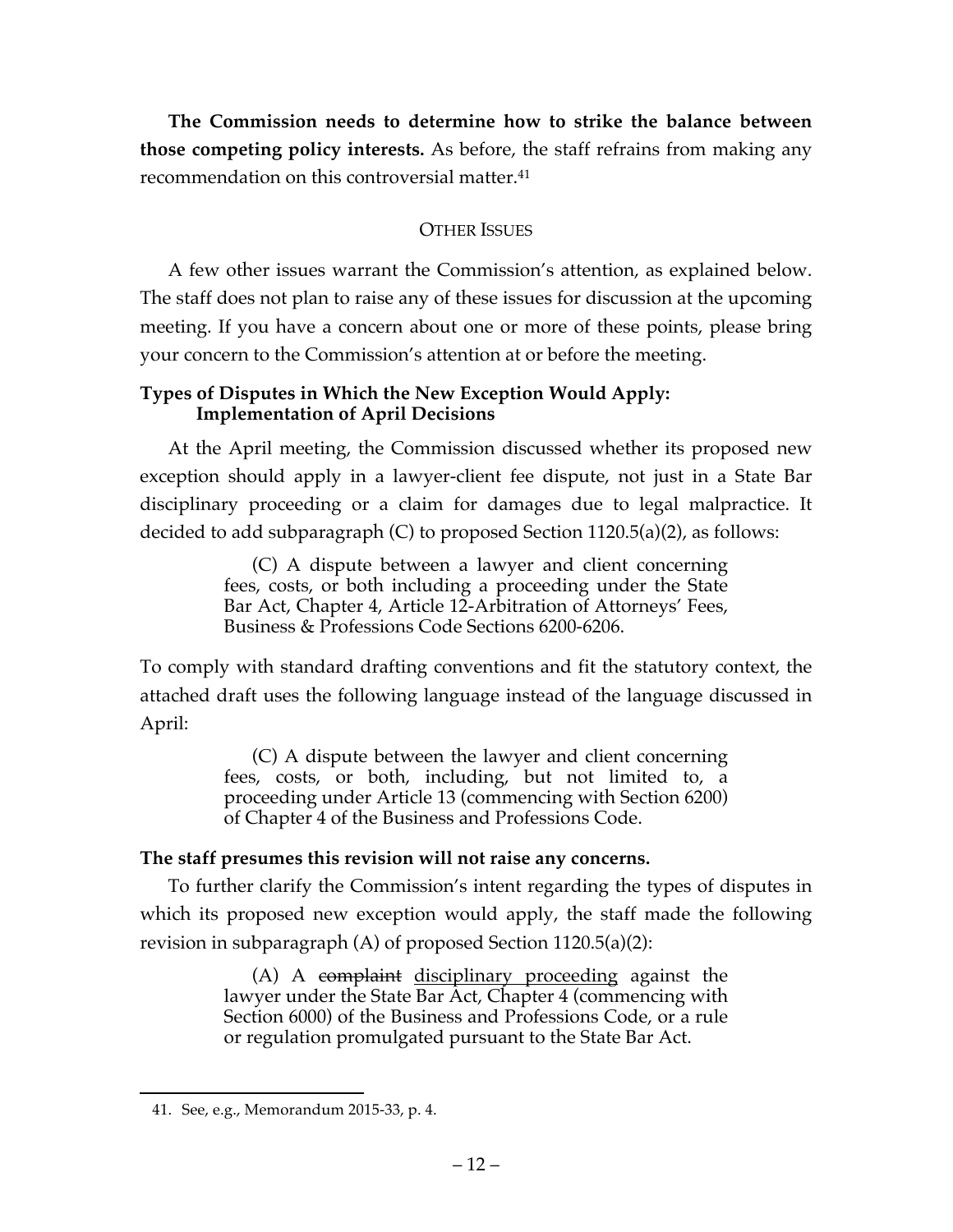The staff also revised the pertinent part of the Comment to read:

Paragraph (2) of subdivision (a) specifies the types of claims in which the exception applies:

- A State Bar disciplinary proceeding, which focuses on protecting the public from attorney malfeasance.
- A legal malpractice claim, which further promotes attorney accountability and provides a means of compensating a client for damages from breach of an attorney's professional duties in the mediation context.
- An attorney-client fee dispute, such as a mandatory fee arbitration under the State Bar Act, which is an effective, low-cost means to resolve fee issues in a confidential setting.

The exception does not apply for purposes of any other kind of claim.

In addition, the staff made some conforming revisions in the preliminary part. See the discussion of "The Exception Would Apply Only in a State Bar Disciplinary Proceeding, a Claim for Damages Due to Legal Malpractice, or an Attorney-Client Fee Dispute."

**Commissioners should consider whether the above revisions properly reflect the Commission's intent, and speak up if there are any issues requiring discussion.**

# **Other Drafting Issues**

….

Three more drafting issues are worth mentioning here:

(1) In preparing the draft tentative recommendation attached to Memorandum 207-30, the staff revised proposed Section  $1120.5(a)(2)$  as follows:

1120.5. (a) A communication or a writing that is made or prepared for the purpose of, or in the course of, or pursuant to, a mediation or a mediation consultation, is not made inadmissible, or protected from disclosure, by provisions of this chapter if both of the following requirements are satisfied:

…. (2) The evidence is sought or proffered in connection with, and is used pursuant to this section solely in resolving, one or more of the following: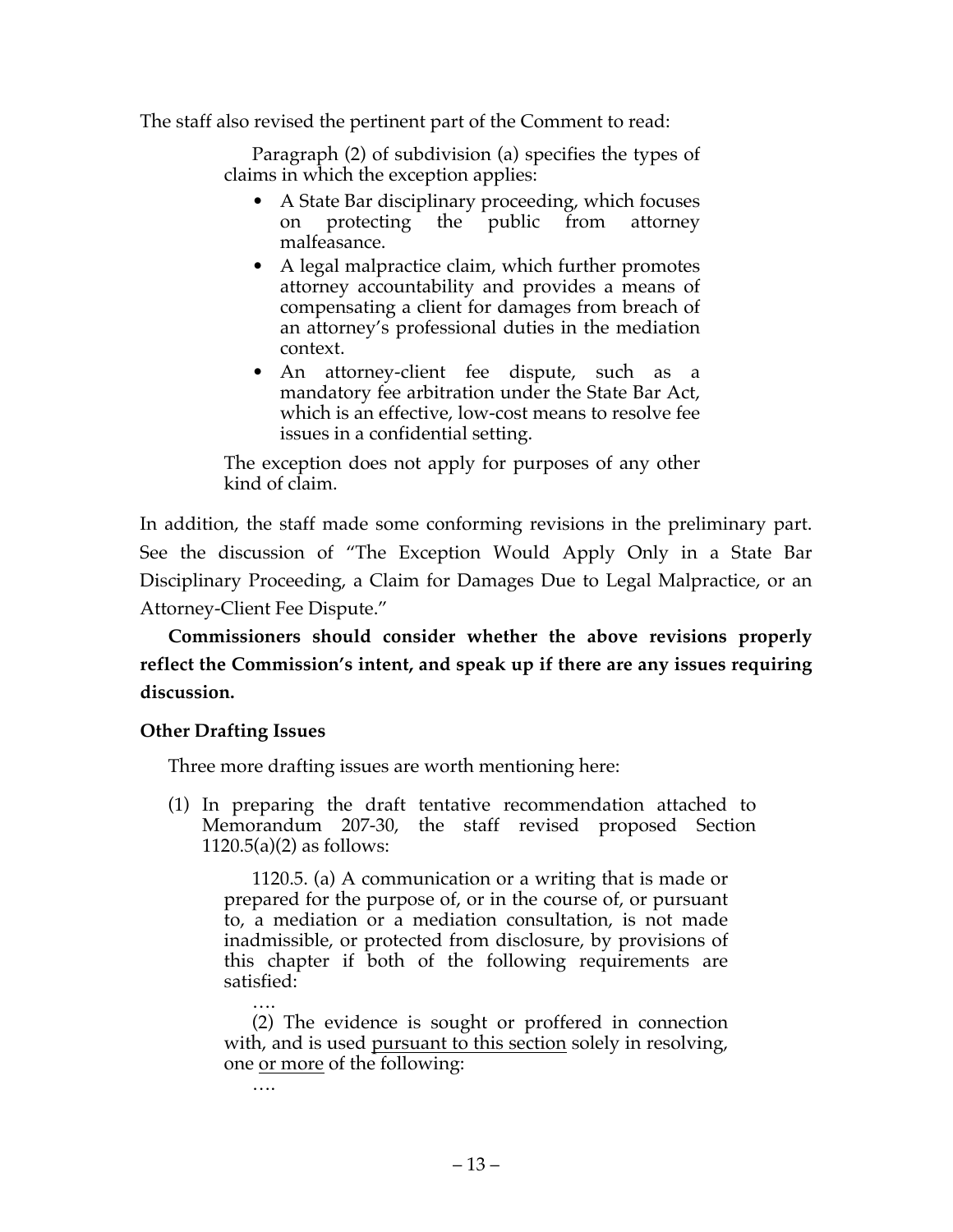As revised, paragraph (a)(2) makes clear that the same mediation evidence may be used in more than one proceeding covered by the new exception (e.g., the same mediation evidence could be introduced in both a State Bar disciplinary claim and an attorneyclient fee dispute).

As revised, paragraph (a)(2) also addresses the possibility that evidence sought or proffered pursuant to the new exception might also be sought or proffered pursuant to another mediation confidentiality exception or limitation (e.g., the evidence might be proffered in a criminal case). The revisions make clear that the new exception would not preclude such use.

(2) In preparing the Comment to proposed Section 1120.5, the staff added a sentence to the paragraph that describes subdivision (b):

#### **Comment.**…

Subdivision (b) is modeled on Section 6(d) of the Uniform Mediation Act. It establishes an important limitation on the admissibility or disclosure of mediation communications pursuant to this section.

….

This revision helps to explain the purpose of subdivision (b).

(3) After releasing Memorandum 2017-30, the staff thought of a way to express one point more clearly. On page 121, lines 10-11, it may be helpful to make the following revisions:

One possibility in this study would be to let the policy of Section 958 completely override the mediation confidentiality statutes. In other words ….

#### **We will incorporate this revision in the next draft unless the Commission otherwise directs.**

## NEXT STEP

After resolving the issues discussed above and any other issues that are raised at or in connection with the upcoming meeting, **the Commission needs to decide whether to approve the draft attached to Memorandum 2017-30 as a tentative recommendation (with or without revisions).** If the Commission takes that step, the staff will implement any necessary revisions (possibly subject to approval by the Chair and/or Vice Chair), post the tentative recommendation on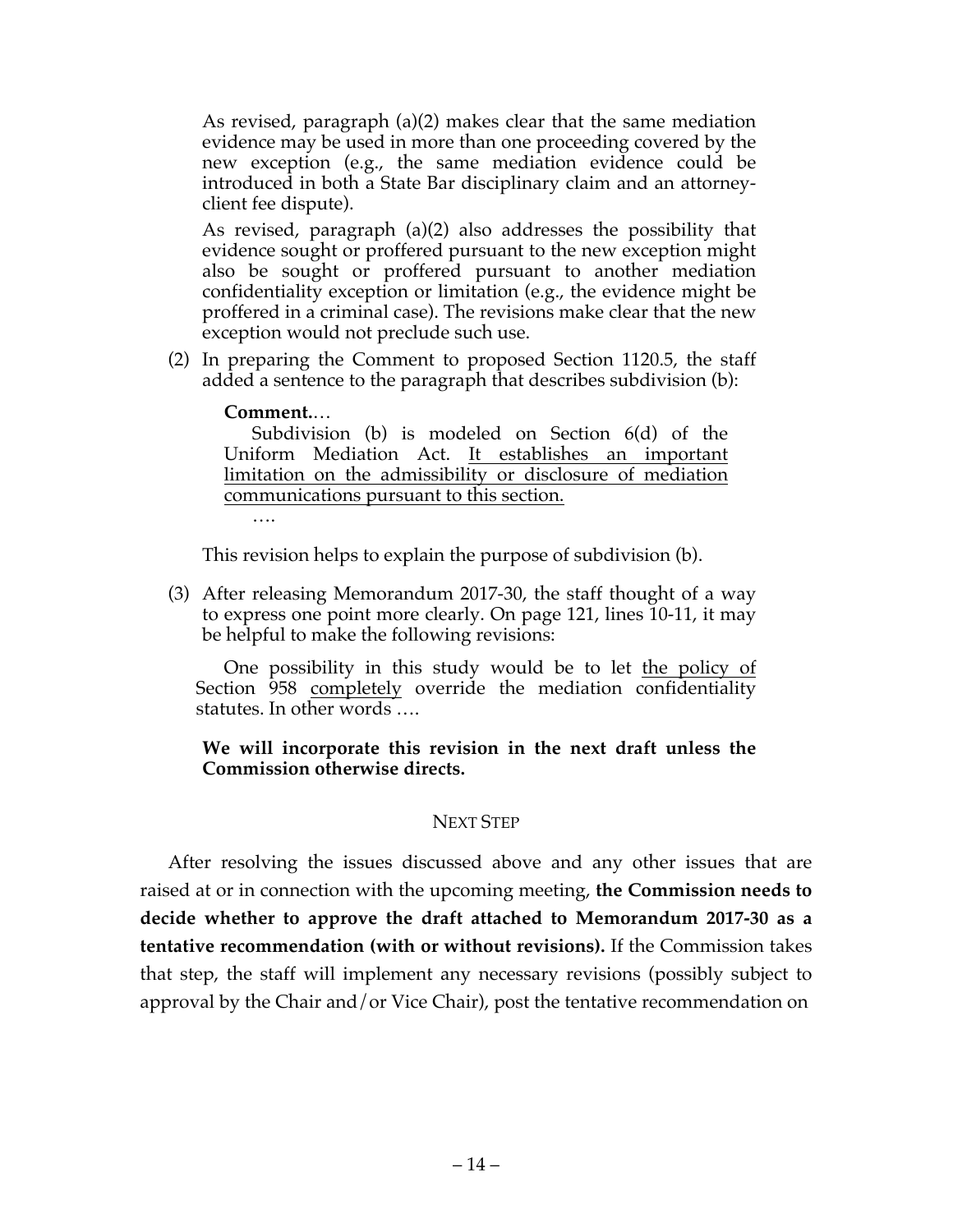the Commission's website, distribute a press release, and circulate the proposal broadly for comment.

Respectfully submitted,

Barbara Gaal Chief Deputy Counsel